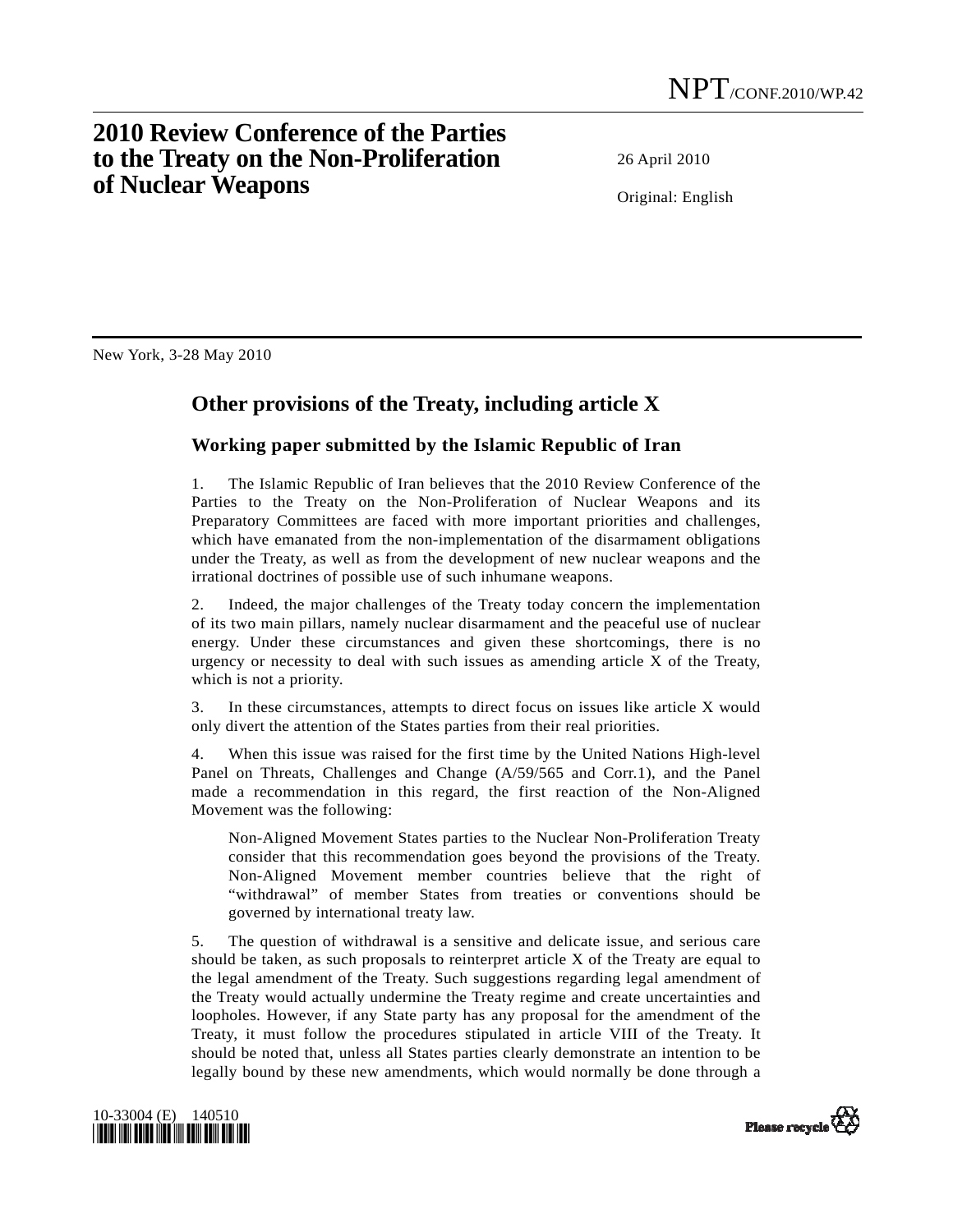process of ratification, such amendments have no validity. Thus, such proposals on the amendment of article X within the Review Conference would have no basis in international law. It is a recognized fact that any proposals to amend a treaty will have to be discussed and adopted in the relevant multilateral forum.

6. The negotiating history of the Treaty also shows that although the United States and the former Union of Soviet Socialist Republics were the Co-Chairs of the Eighteen-Nation Disarmament Committee throughout the Treaty negotiations and their interests were reflected in the final text, they were also obliged to take into account the views of those other countries that wanted to avoid a treaty with an unlimited duration without undertakings by "the haves" to disarm, since they were concerned that the world might forever be divided into "haves" and "have-nots". Thus, the draft of the Treaty contained both a withdrawal clause and a provision for a conference to review the operation of the Treaty. The wording of the Treaty has also left judgements on the existence of extraordinary events completely to the discretion of the withdrawing State, therefore leaving no room for reinterpretation.

7. Furthermore, it should be taken into account that the 1969 Vienna Convention on the Law of Treaties governs all international treaties. Caution should be taken not to agree to new prerequisites not already provided for in the Treaty, as this could also have implications for other treaties, thereby creating a precedent to act outside the Vienna Convention. Furthermore, it should be taken into account that all international treaties are governed by the customary rules of the law of treaties, many of which have been reproduced in the Vienna Convention. Such prerequisites could also have implications for other treaties, thereby creating an unlawful precedent.

8. It should therefore be recalled that article 54 of the Vienna Convention, which is also a customary international rule, provides that "the withdrawal of a party may take place in conformity with the provisions of the treaty". Generally speaking, there are two categories of treaties and conventions in terms of "the withdrawal clause". Some conventions, such as the United Nations Convention on the Law of the Sea, do not have such clauses. In legal terms, parties to such treaties can arguably contest that what is not specifically prohibited by the treaty is therefore allowed. Similarly, the opposite interpretation may be equally credible — that unless expressly included, an act is not allowed. Conventions or treaties, like the Nuclear Non-Proliferation Treaty, that belong to a second category are very explicit in terms of withdrawal. Therefore, the treaty recognizes the existence of the unconditional right of a State to withdraw in exercising its national sovereignty.

9. In conclusion, the Islamic Republic of Iran reiterates that the main problems facing the Treaty are the continued existence of thousands of nuclear warheads and the development of new ones by certain nuclear-weapon States, as well as irrational doctrines for their possible use or threat of use. The nuclear-weapon States must work sincerely and seriously towards the total elimination of nuclear weapons. Their failure to do so is the root cause of the Treaty's problems. Until that goal is achieved, unwarranted focus on less important issues would not have desirable results.

10. It is a matter of serious concern that main priorities, like the universality of the Treaty, have been neglected or undermined by some nuclear-weapon States in favour of issues like article X. The recent decision of the Nuclear Suppliers Group, in clear violation of the commitments under the 1995 decision on principles and objectives